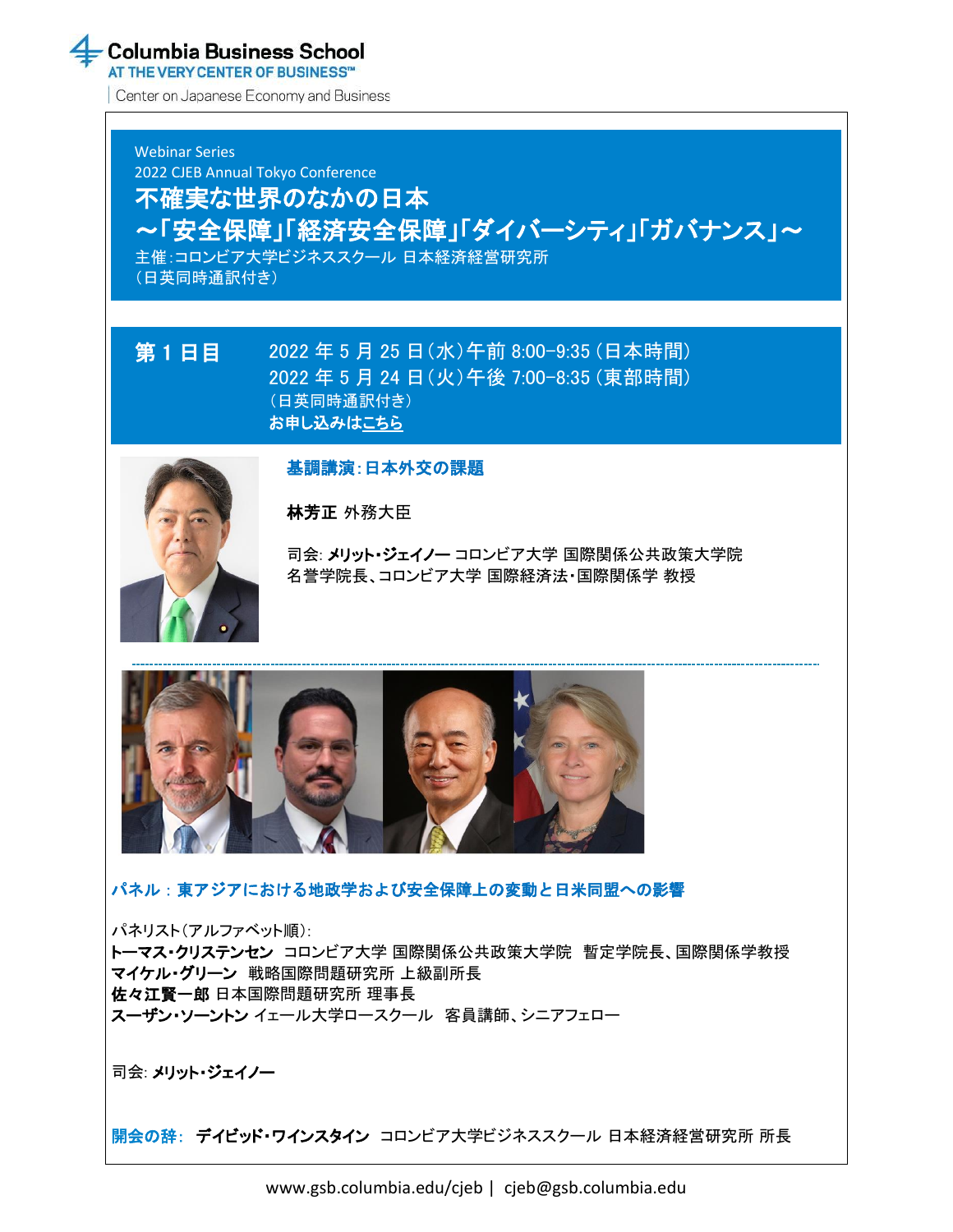AT THE VERY CENTER OF BUSINESS™

Center on Japanese Economy and Business

# 第2日目 2022 年 5 月 26 日(木)午前 8:00-9:30 (日本時間) 2022 年 5 月 25 日(水)午後 7:00-8:30 (東部時間) (日英同時通訳付き) [お申し込みはこちら](https://cjeb-webinar-tokyo-day2.eventbrite.com/)



## 基調講演:危機管理と女性、新しい資本主義と女性

森まさこ 内閣総理大臣補佐官 (女性活躍担当)

司会:デイビッド・ワインスタイン コロンビア大学ビジネススクール 日本経済経営研究所 所長



# パネル:ダイバーシティ&インクルージョン

パネリスト(アルファベット順): 林 伴子 内閣府 男女共同参画局 局長 鈴木純 帝人株式会社 取締役会長 田代桂子 株式会社大和証券グループ本社 取締役兼執行役副社長 キャシー松井 MPower Partners ゼネラル・パートナー

司会:デイビッド・ワインスタイン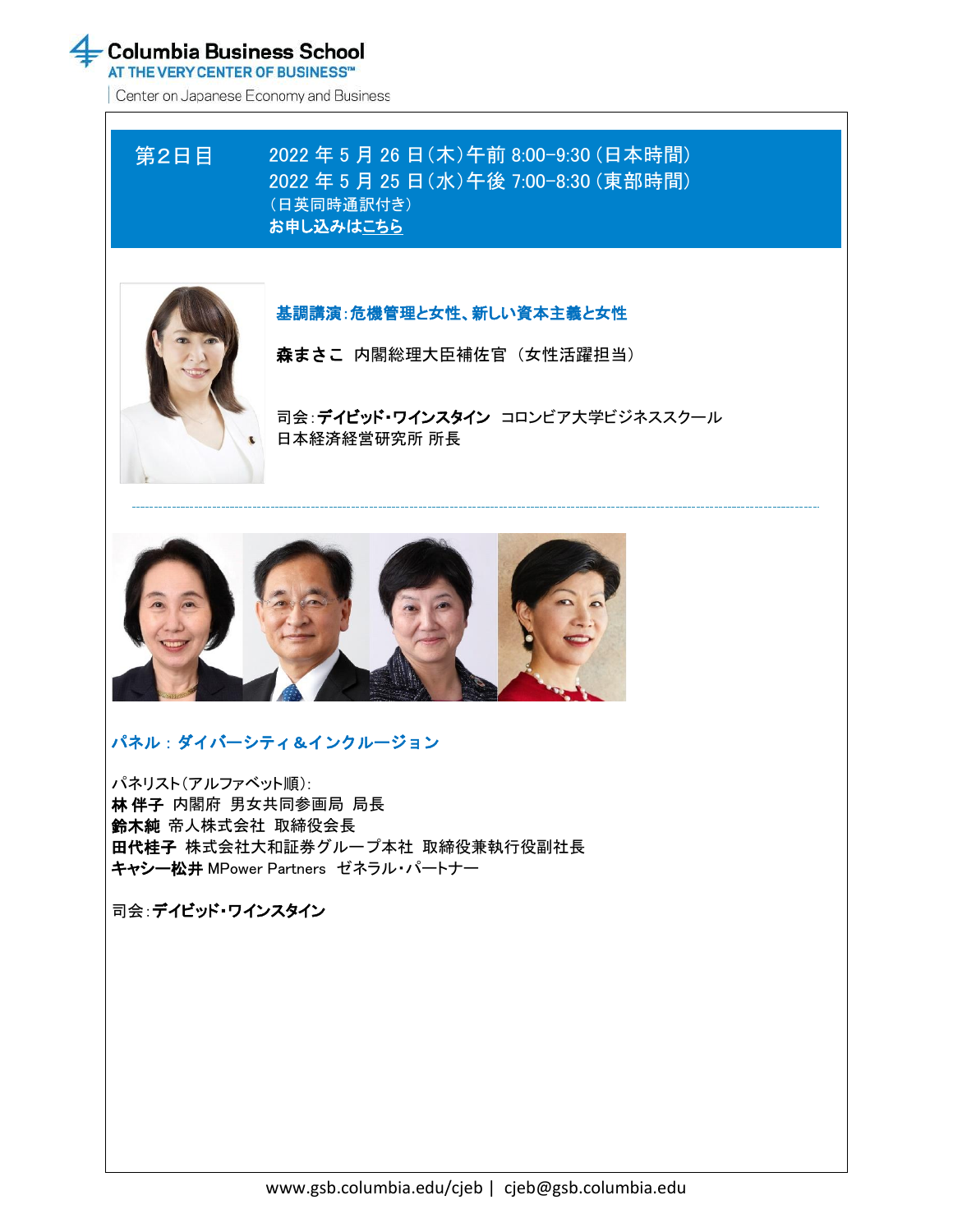AT THE VERY CENTER OF BUSINESS™

Center on Japanese Economy and Business

# 第3日目 2022 年 5 月 27 日(金)午前 8:00-9:30 (日本時間) 2022 年 5 月 26 日(木)午後 7:00-8:30 (東部時間) (日英同時通訳付き) [お申し込みはこちら](https://cjeb-webinar-tokyo-day3.eventbrite.com/)



### 基調講演: 経済安全保障政策について

小林鷹之 経済安全保障担当大臣、内閣府特命担当大臣 (科学技術政策、宇宙政策)

司会:伊藤隆敏 コロンビア大学 国際関係公共政策大学院 教授



### パネル:経済安全保障

パネリスト:

小林鷹之 経済安全保障担当大臣、内閣府特命担当大臣(科学技術政策、宇宙政策)(仮) 広瀬 直 経済産業省 経済産業審議官 ダニエル・プライス ロック・クリーク・グローバル・アドバイザー マネジングディレクター キャンディダ・ウルフ シティグループ上級副社長、グローバル・ガバメント・アフェアーズ ヘッド

司会:伊藤隆敏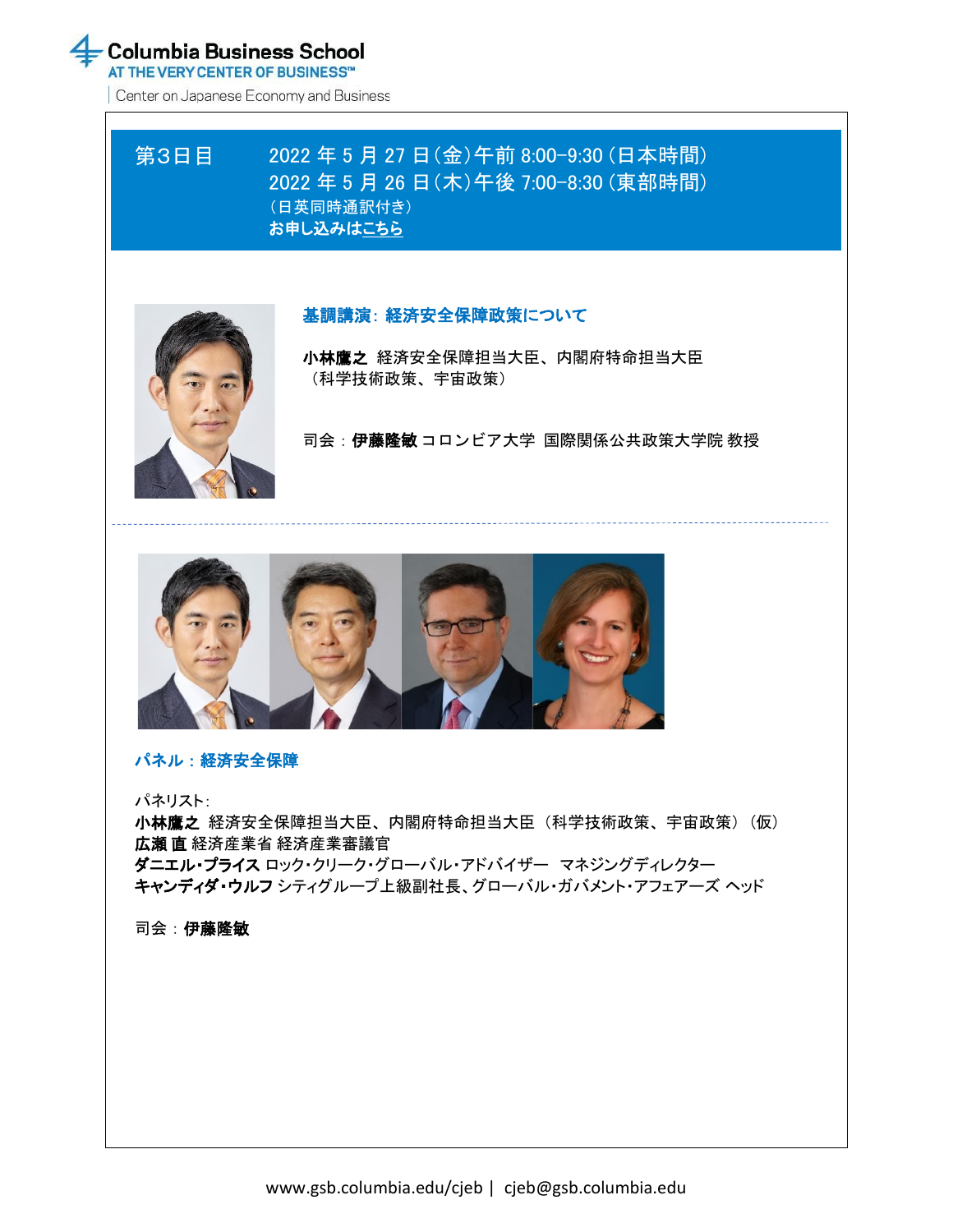AT THE VERY CENTER OF BUSINESS™

Center on Japanese Economy and Business

# 第4日目 2022 年 6 月 9 日(木)午前 8:00-9:20 (日本時間) 2022 年 6 月 8 日(水)午後 7:00-8:20 (東部時間) (日英同時通訳付き) [お申し込みはこちら](https://cjeb-webinar-tokyo-day4.eventbrite.com/)



### パネル:ボード 3.0 - 日米における取締役会の未来像

パネリスト(アルファベット順):

クリスティーナ・アメージャン 立教大学 特任教授、アサヒグループホールディングス株式会社、 住友電気工業株式会社、株式会社日本取引所グループ、日本電気株式会社 社外取締役 ジェフリー・ゴードン コロンビア大学ロースクール 教授、グローバルマーケット&コーポレートオーナ ーシップ ミルスタイン研究所 共同所長

濱口大輔 株式会社 LIXIL 社外取締役、報酬委員会委員長、指名委員会委員、ガバナンス委員会委員 市川佐知子 田辺総合法律事務所 パートナー弁護士、公益社団法人 会社役員育成機構 監事

司会:小川アリシア コロンビア大学ビジネススクール 日本経済経営研究所 日本版スチュワードシップ・コード及びコーポレートガバナンス・ コードプロジェクト プロジェクト ディレクター

閉会の辞:デイビッド・ワインスタイン コロンビア大学ビジネススクール 日本経済経営研究所 所長

プログラム内容は変更になる場合がございます。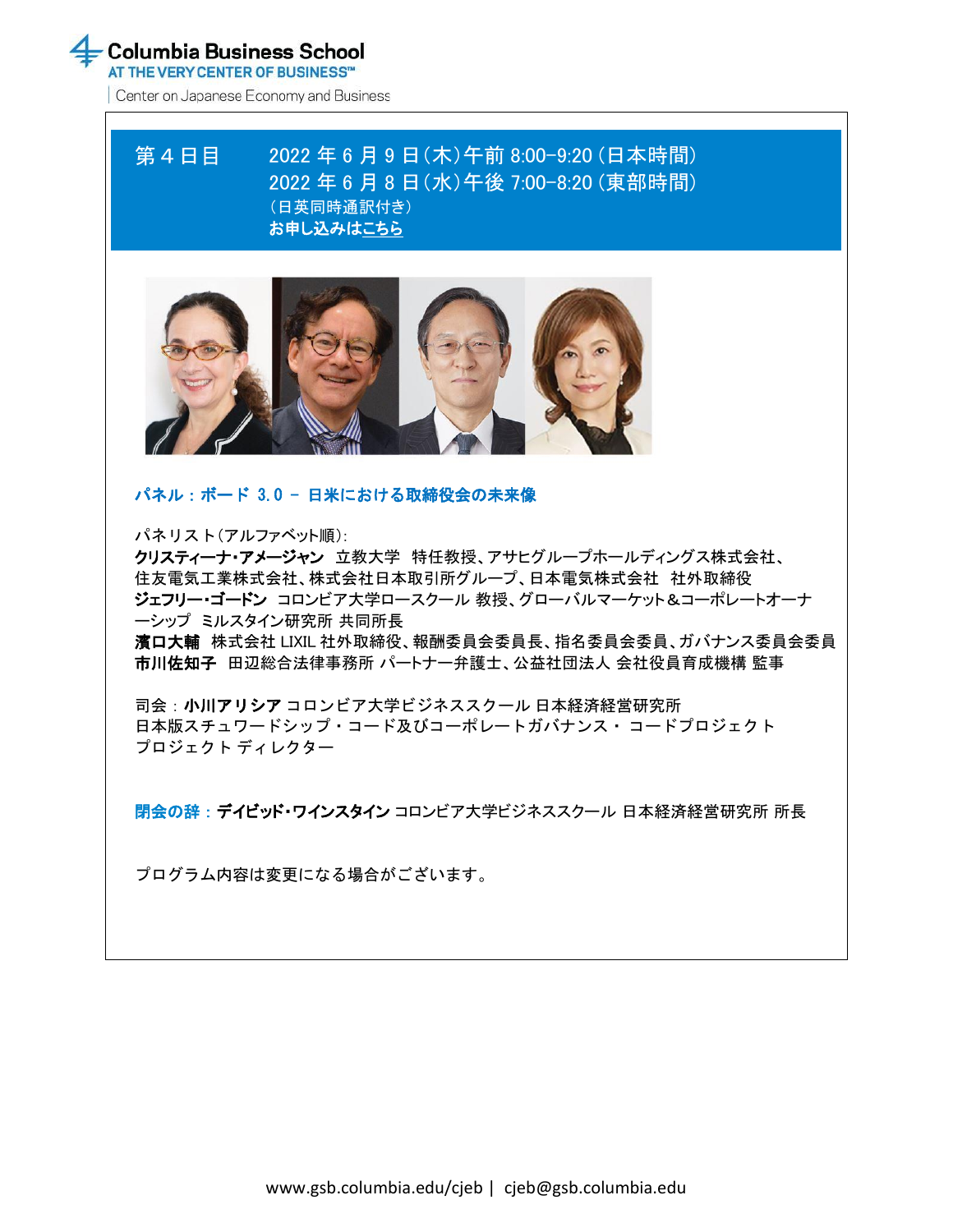AT THE VERY CENTER OF BUSINESS™

Center on Japanese Economy and Business

### Webinar Series

2022 CJEB Annual Tokyo Conference

# **Japan in the Uncertain World: Security, Economic Security, Diversity, and Governance**

Presented by the Center on Japanese Economy and Business, Columbia Business School (Simultaneous interpretation to be provided)

### **Day 1** Wednesday, May 25, 2022 | 8:00–9:35 AM (Japan Time) Tuesday, May 24, 2022 | 7:00–8:35 PM (EDT) (Simultaneous interpretation to be provided) [Register](https://cjeb-webinar-tokyo-day1.eventbrite.com/)



### **Keynote Speech: Challenges Facing Japanese Diplomacy**

**Yoshimasa Hayashi**, Minister for Foreign Affairs, Government of Japan

Moderator: **Merit Janow**, Dean Emerita, School of International and Public Affairs (SIPA); Professor of Practice in International Economic Law and International Affairs, Columbia University



**Panel: East Asia's Shifting Geopolitical and Security Landscape: What It Means for the U.S.-Japan Alliance**

### Panelists:

**Thomas J. Christensen**, Interim Dean; James T. Shotwell Professor of International Relations, SIPA **Michael J. Green**, Senior Vice President for Asia and Japan Chair, Center for Strategic and International Studies **Kenichiro Sasae**, President, Japan Institute of International Affairs **Susan Thornton**, Senior Fellow and Visiting Lecturer, Yale Law School

Moderator: **Merit Janow**

**Opening Remarks: David E. Weinstein**, Director, CJEB; Carl S. Shoup Professor of the Japanese Economy, Columbia University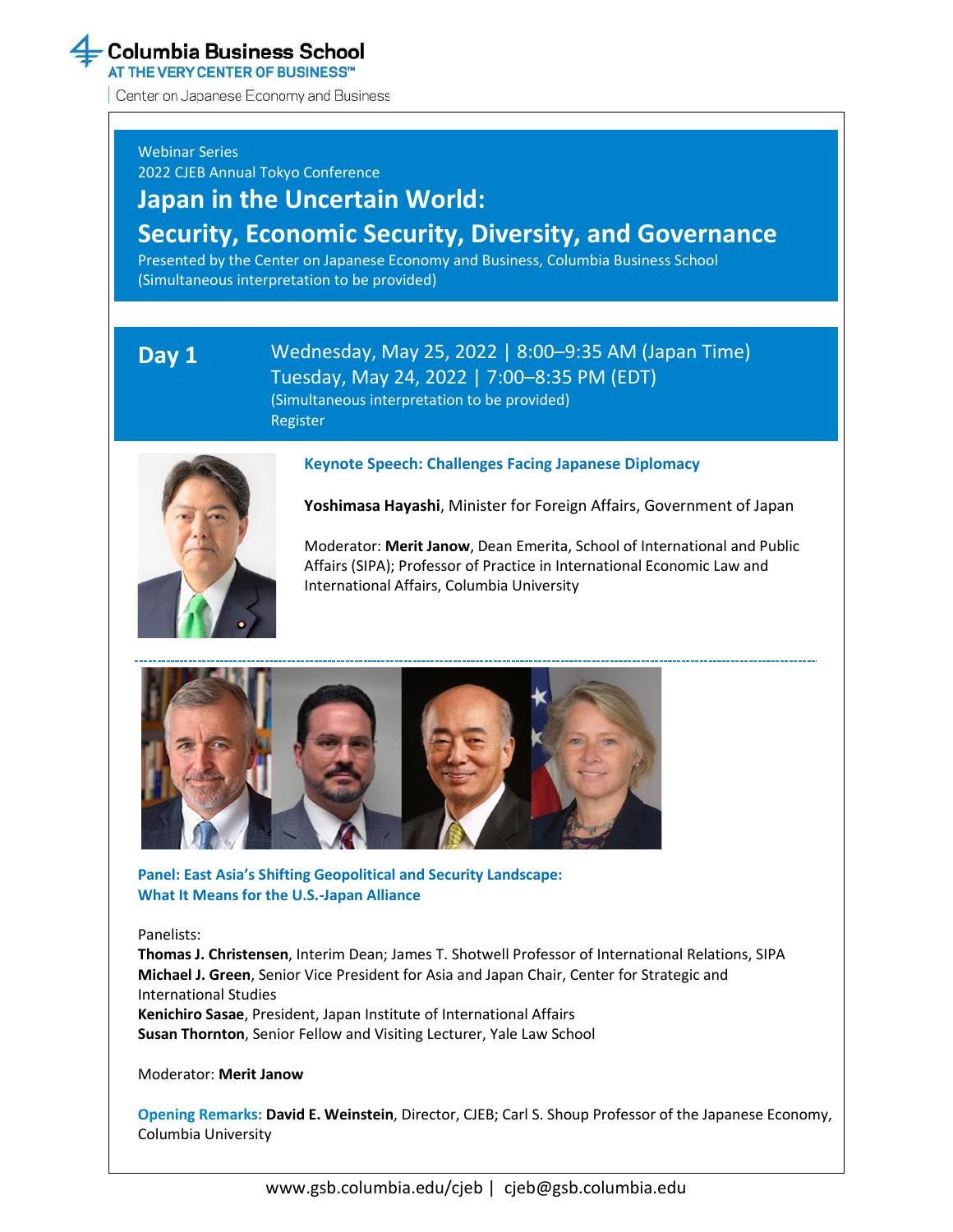

AT THE VERY CENTER OF BUSINESS™

Center on Japanese Economy and Business

# **Day 2** Thursday, May 26, 2022 | 8:00–9:30 AM (Japan Time) Wednesday, May 25, 2022 | 7:00–8:30 PM (EDT)

(Simultaneous interpretation to be provided) [Register](https://cjeb-webinar-tokyo-day2.eventbrite.com/)



**[Keynote Speech:](https://cjeb-webinar-tokyo-day2.eventbrite.com/)  [Crisis Management and Women, New Capitalism and Women](https://cjeb-webinar-tokyo-day2.eventbrite.com/)**

**Masako Mori**, Special Advisor to the Prime Minister for Women's Empowerment, Government of Japan

Moderator: **David E. Weinstein**, Director, CJEB; Carl S. Shoup Professor of the Japanese Economy, Columbia University



#### **Panel: Diversity and Inclusion**

Panelists:

**Tomoko Hayashi,** Director-General, Gender Equality Bureau, Cabinet Office, Japan **Jun Suzuki**, Chairperson; Member of the Board, Teijin Limited **Keiko Tashiro**, Member of the Board, Deputy President, Daiwa Securities Group Inc. **Kathy Matsui**, General Partner, MPower Partners

Moderator: **David E. Weinstein**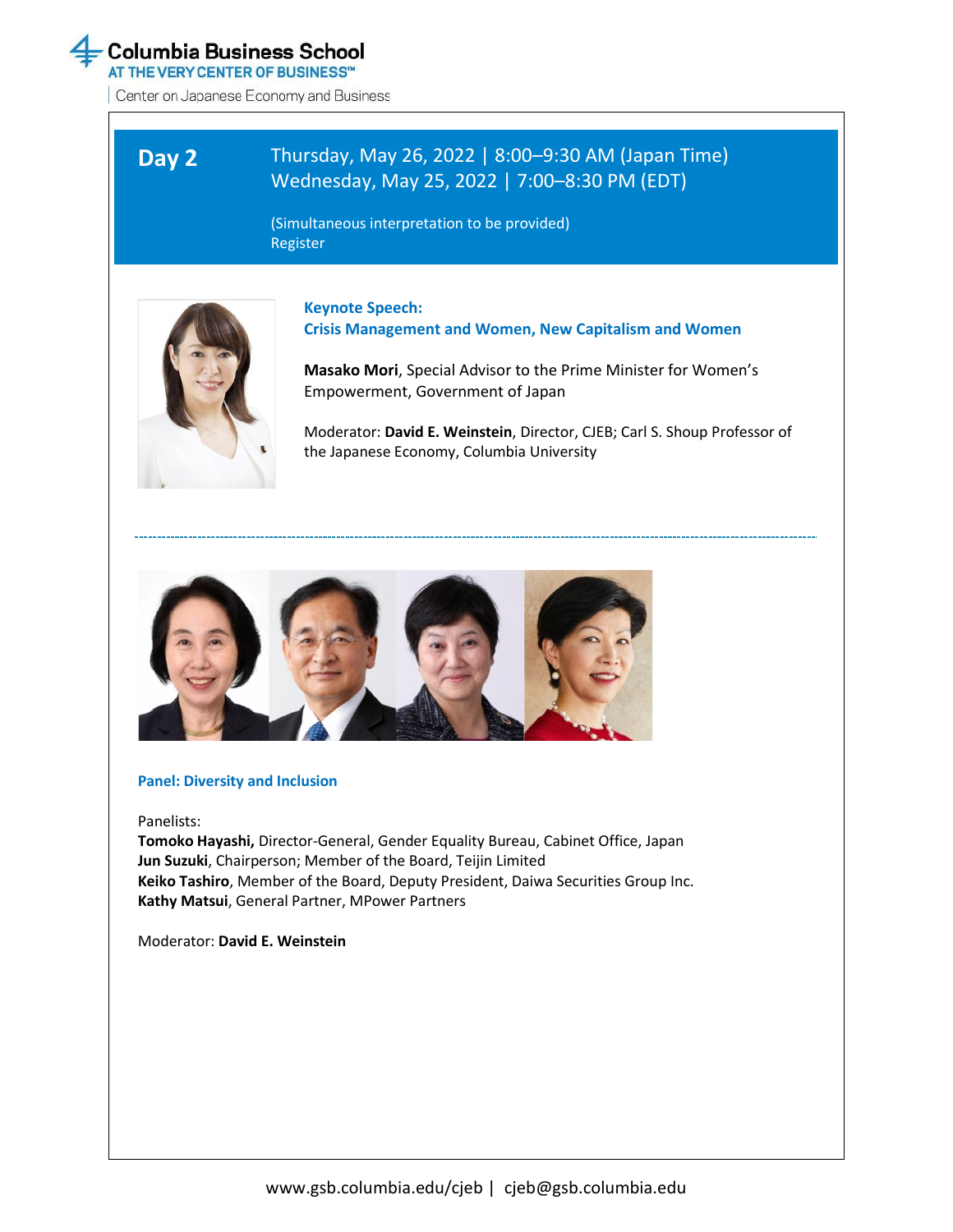

**Day 3**

AT THE VERY CENTER OF BUSINESS™

Center on Japanese Economy and Business

# Friday, May 27, 2022 | 8:00–9:30 AM (Japan Time) Thursday, May 26, 2022 | 7:00–8:30 PM (EDT)

(Simultaneous interpretation to be provided) [Register](https://cjeb-webinar-tokyo-day3.eventbrite.com/)



### **Keynote Speech: Japan's Economic Security Policy**

**Takayuki Kobayashi**, Economic Security Minister; Science and Technology Policy Minister; and Space Policy Minister, Government of Japan

Moderator: **Takatoshi Ito**, Professor, School of International and Public Affairs, Columbia University



#### **Panel: Economic Security**

Panelists:

**Takayuki Kobayashi**, Economic Security Minister; Science and Technology Policy Minister; and Space Policy Minister, Government of Japan (TBC) **Naoshi Hirose**, Vice-Minister for International Affairs, Ministry of Economy, Trade and Industry **Daniel M. Price**, Managing Director, Rock Creek Global Advisors **Candida Wolff,** Executive Vice President and Head, Global Government Affairs, Citigroup

Moderator: **Takatoshi Ito**